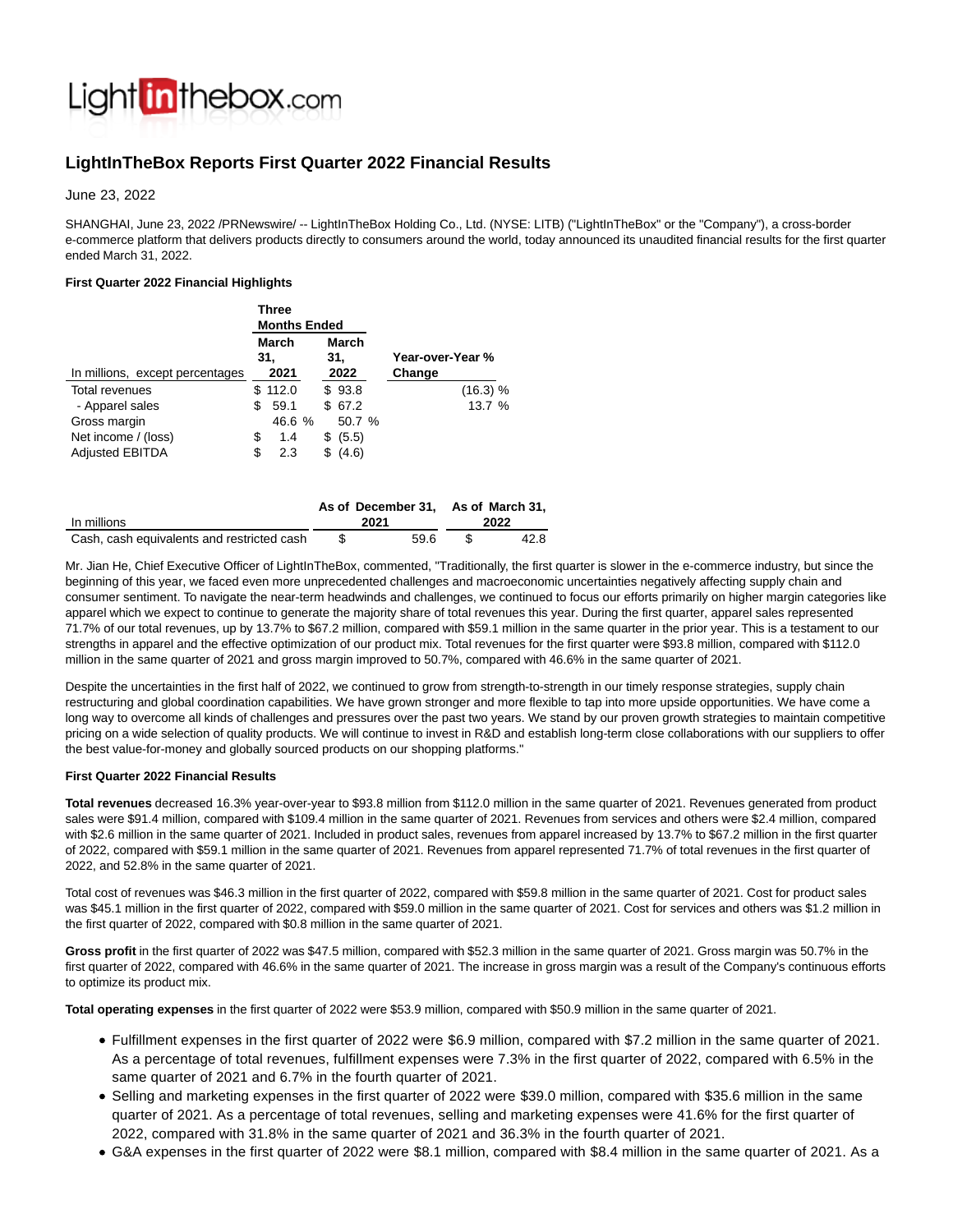percentage of total revenues, G&A expenses were 8.6% for the first quarter of 2022, compared with 7.5% in the same quarter of 2021 and 11.1% in the fourth quarter of 2021. Included in G&A expenses, R&D expenses in the first quarter of 2022 were \$4.6 million, compared with \$4.9 million in the same quarter of 2021 and \$4.9 million in the fourth quarter of 2021.

**Loss from operations** was \$6.4 million in the first quarter of 2022, compared with income from operations of \$1.4 million in the same quarter of 2021.

**Net loss** was \$5.5 million in the first quarter of 2022, compared with net income of \$1.4 million in the same quarter of 2021.

**Net loss per American Depository Share ("ADS")** was \$0.05 in the first quarter of 2022, compared with net income per ADS of \$0.01 in the same quarter of 2021. Each ADS represents two ordinary shares.

In the first quarter of 2022, the Company's basic weighted average number of ADSs used in computing net income per ADS was 113,053,635.

**Adjusted EBITDA,** which represents (loss) / income from operations before share-based compensation expense, interest income, interest expense, income tax expense and depreciation and amortization expenses, was negative \$4.6 million in the first quarter of 2022, compared with income of \$2.3 million in the same quarter of 2021.

As of March 31, 2022, the Company had cash and cash equivalents and restricted cash of \$42.8 million, compared with \$59.6 million as of December 31, 2021.

## **Non-GAAP Financial Measures**

To supplement our consolidated financial statements, which are prepared and presented in accordance with U.S. GAAP, we use the following non-GAAP financial measures to help evaluate our operating performance:

"Adjusted EBITDA" represents (loss) / income from operations before share-based compensation expense, interest income, interest expense, income tax expense and depreciation and amortization expenses. Although other companies may calculate adjusted EBITDA differently or not present it at all, we believe that the adjusted EBITDA helps to identify underlying trends in our operating results, and facilitate investors' understanding of the past performance and future prospect.

#### **Conference Call**

The Company will hold a conference call to discuss the results at 8:00 a.m. Eastern Time on June 23, 2022 (8:00 p.m. Beijing Time on the same day).

#### **Preregistration Information**

Participants can register for the conference call by navigating t[o http://apac.directeventreg.com/registration/event/2886814.](http://apac.directeventreg.com/registration/event/2886814) Once preregistration has been completed, participants will receive dial-in numbers, an event passcode, and a unique registrant ID.

To join the conference, simply dial the number in the calendar invite you receive after preregistering, enter the event passcode followed by your unique registrant ID, and you will be joined to the conference instantly.

A telephone replay will be available two hours after the conclusion of the conference call through June 29, 2022. The dial-in details are:

US/Canada: +1-855-452-5696 Hong Kong: 800-963-117 International: +61-2-8199-0299 Passcode: 2886814

Additionally, a live and archived webcast of the conference call will be available on the Company's Investor Relations website at [http://ir.lightinthebox.com.](http://ir.lightinthebox.com/)

#### **About LightInTheBox Holding Co., Ltd.**

LightInTheBox is a cross-border e-commerce platform that delivers products directly to consumers around the world. The Company offers customers a convenient way to shop for a wide selection of products at attractive prices through its [www.lightinthebox.com,](http://www.lightinthebox.com/) [www.miniinthebox.com,](http://www.miniinthebox.com/) [www.ezbuy.sg a](http://www.ezbuy.sg/)nd other websites and mobile applications, which are available in 25 major languages and cover more than 140 countries.

For more information, please visi[t www.lightinthebox.com.](http://www.lightinthebox.com/)

#### **Investor Relations Contact**

Christensen Ms. Xiaoyan Su Tel: +86 (10) 5900 1548 Email[: ir@lightinthebox.com](mailto:ir@lightinthebox.com)

OR

Christensen Ms. Linda Bergkamp Tel: +1-480-614-3004 Email[: lbergkamp@ChristensenIR.com](mailto:lbergkamp@ChristensenIR.com)

### **Forward-Looking Statements**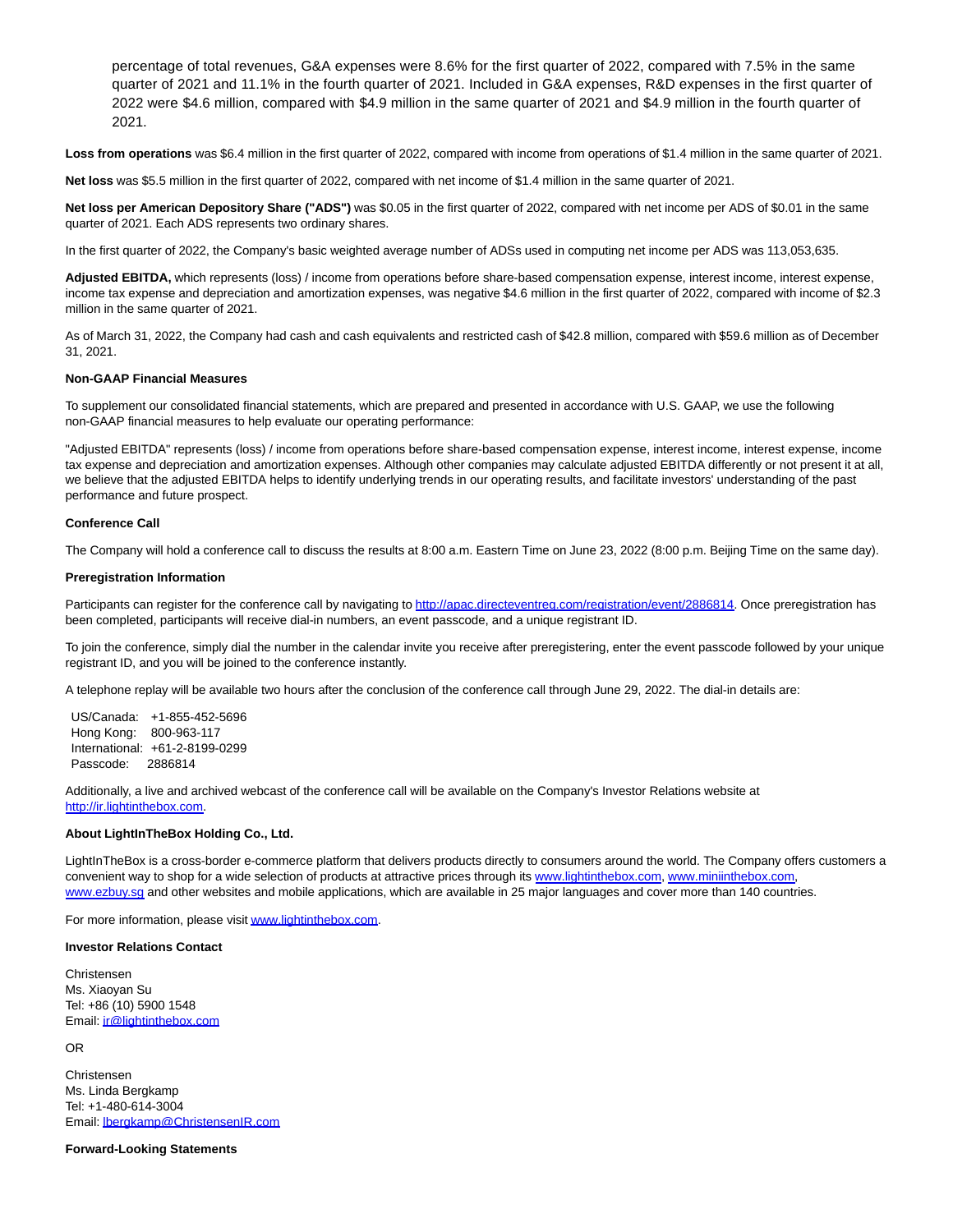This announcement contains forward-looking statements. These statements are made under the "safe harbor" provisions of the U.S. Private Securities Litigation Reform Act of 1995. These forward-looking statements can be identified by terminology such as "will," "expects," "anticipates," "future," "intends," "plans," "believes," "estimates," "potential," "continue," "ongoing," "targets" and similar statements. Among other things, statements that are not historical facts, including statements about LightInTheBox's beliefs and expectations, the business outlook and quotations from management in this announcement, as well as LightInTheBox's strategic and operational plans, are or contain forward-looking statements.

LightInTheBox may also make written or oral forward-looking statements in its periodic reports to the U.S. Securities and Exchange Commission (the "SEC"), in press releases and other written materials and in oral statements made by its officers, directors or employees to fourth parties. Forwardlooking statements involve inherent risks and uncertainties. A number of factors could cause actual results to differ materially from those contained in any forward- looking statement, including but not limited to the following: LightInTheBox's goals and strategies; LightInTheBox's future business development, results of operations and financial condition; the expected growth of the global online retail market; LightInTheBox's ability to attract customers and further enhance customer experience and product offerings; LightInTheBox's ability to strengthen its supply chain efficiency and optimize its logistics network; LightInTheBox's expectations regarding demand for and market acceptance of its products; competition; fluctuations in general economic and business conditions and assumptions underlying or related to any of the foregoing. Further information regarding these and other risks is included in LightInTheBox's filings with the SEC. All information provided in this press release and in the attachments is as of the date of this press release, and LightInTheBox does not undertake any obligation to update any forward-looking statement, except as required under applicable law.

## **LightInTheBox Holding Co., Ltd. Unaudited Condensed Consolidated Balance Sheets (U.S. dollars in thousands, or otherwise noted)**

|                                                             | As of December 31,<br>2021 | As of March 31,<br>2022 |
|-------------------------------------------------------------|----------------------------|-------------------------|
| <b>ASSETS</b>                                               |                            |                         |
| <b>Current Assets</b>                                       |                            |                         |
| Cash and cash equivalents                                   | 55,942                     | 40,575                  |
| Restricted cash                                             | 3,660                      | 2,222                   |
| Accounts receivable, net of allowance for credit losses     | 1,625                      | 385                     |
| Amounts due from related parties                            | 2,730                      | 2,745                   |
| Inventories                                                 | 11,997                     | 11,240                  |
| Prepaid expenses and other current assets                   | 7,947                      | 10,578                  |
| <b>Total current assets</b>                                 | 83,901                     | 67,745                  |
| Property and equipment, net                                 | 3,312                      | 3,042                   |
| Intangible assets, net                                      | 8,232                      | 7,708                   |
| Goodwill                                                    | 30,440                     | 30,596                  |
| Operating lease right-of-use assets                         | 11,584                     | 13,575                  |
| Long-term rental deposits                                   | 1,218                      | 1,181                   |
| Long-term investments                                       | 56,383                     | 57,232                  |
| Other non-current assets                                    | 296                        | 512                     |
| <b>TOTAL ASSETS</b>                                         | 195,366                    | 181,591                 |
| <b>LIABILITIES AND EQUITY</b><br><b>Current Liabilities</b> |                            |                         |
| Accounts payable                                            | 23,535                     | 12,797                  |
| Advance from customers                                      | 24,789                     | 30,485                  |
| Operating lease liabilities                                 | 3,784                      | 4,522                   |
| Accrued expenses and other current liabilities              | 57,819                     | 51,742                  |
| <b>Total current liabilities</b>                            | 109,927                    | 99,546                  |
| Operating lease liabilities                                 | 7,864                      | 9,810                   |
| Long-term payable                                           | 78                         | 67                      |
| Deferred tax liabilities                                    | 517                        | 517                     |
| Unrecognized tax benefits                                   | 13,101                     | 13,169                  |
| <b>TOTAL LIABILITIES</b>                                    | 131,487                    | 123,109                 |
| <b>EQUITY</b>                                               |                            |                         |
| Ordinary shares                                             | 17                         | 17                      |
| Additional paid-in capital                                  | 282,382                    | 282,418                 |
| <b>Treasury shares</b>                                      | (29, 309)                  | (29, 309)               |
| Accumulated other comprehensive income                      | 2,737                      | 2,816                   |
| <b>Accumulated deficit</b>                                  | (192, 072)                 | (197, 459)              |
| Non-controlling interests                                   | 124                        | (1)                     |
| <b>TOTAL EQUITY</b>                                         | 63,879                     | 58,482                  |
|                                                             | 195,366                    | 181,591                 |
| TOTAL LIABILITIES AND EQUITY                                |                            |                         |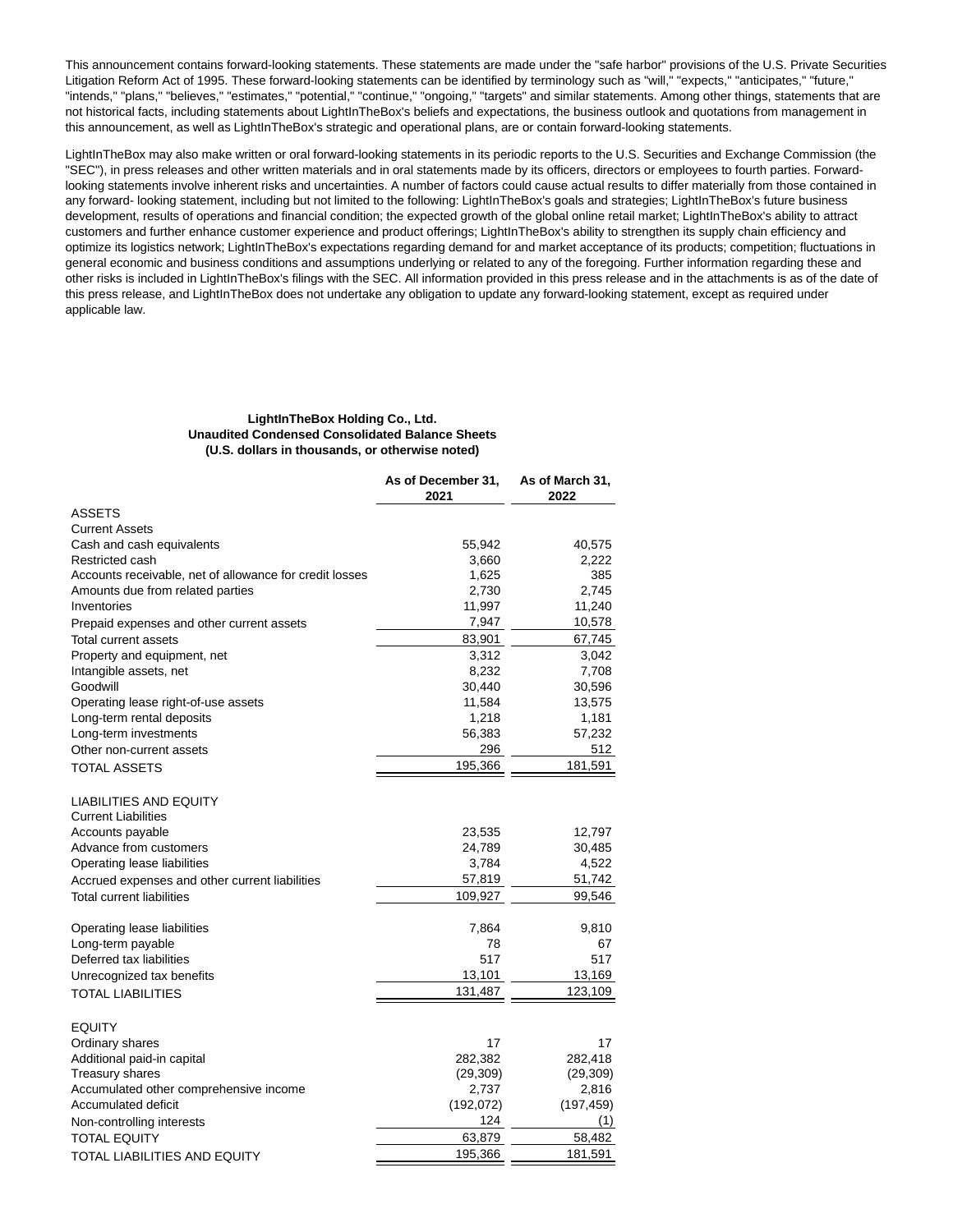## **LightInTheBox Holding Co., Ltd. Unaudited Condensed Consolidated Statements of Operations (U.S. dollars in thousands, except per share data, or otherwise noted)**

|                                                                                              | <b>Three Months Ended</b> |                   |  |
|----------------------------------------------------------------------------------------------|---------------------------|-------------------|--|
|                                                                                              | March 31,<br>2021         | March 31,<br>2022 |  |
| Revenues                                                                                     |                           |                   |  |
| <b>Product sales</b>                                                                         | 109,422                   | 91,343            |  |
| Services and others                                                                          | 2,625                     | 2,425             |  |
| Total revenues                                                                               | 112,047                   | 93,768            |  |
| Cost of revenues                                                                             |                           |                   |  |
| <b>Product sales</b>                                                                         | (59,032)                  | (45,070)          |  |
| Services and others                                                                          | (757)                     | (1, 184)          |  |
| <b>Total Cost of revenues</b>                                                                | (59, 789)                 | (46, 254)         |  |
| Gross profit                                                                                 | 52,258                    | 47,514            |  |
| Operating expenses                                                                           |                           |                   |  |
| <b>Fulfillment</b>                                                                           | (7, 246)                  | (6, 864)          |  |
| Selling and marketing                                                                        | (35, 591)                 | (39, 032)         |  |
| General and administrative                                                                   | (8, 416)                  | (8,066)           |  |
| Other operating income                                                                       | 363                       | 66                |  |
| Total operating expenses                                                                     | (50, 890)                 | (53, 896)         |  |
| Income / (Loss) from operations                                                              | 1,368                     | (6, 382)          |  |
| Interest income                                                                              | 5                         | 10                |  |
| Interest expense                                                                             | (4)                       | (2)               |  |
| Other income, net*                                                                           | 31                        | 862               |  |
| Total other income                                                                           | 32                        | 870               |  |
| Income / (Loss) before income taxes                                                          | 1,400                     | (5, 512)          |  |
| Income tax expense                                                                           | (7)                       |                   |  |
| Net income / (loss)                                                                          | 1,393                     | (5.512)           |  |
| Less: Net income attributable to non-controlling                                             |                           |                   |  |
| interests                                                                                    | 85                        |                   |  |
| Net income / (loss) attributable to LightInTheBox                                            |                           |                   |  |
| Holding Co., Ltd.                                                                            | 1,308                     | (5,512)           |  |
| Weighted average numbers of shares used in calculating<br>income / (loss) per ordinary share |                           |                   |  |
| -Basic                                                                                       | 224,139,045               | 226, 107, 269     |  |
| -Diluted                                                                                     | 226,862,118               | 226, 107, 269     |  |
| Net income / (loss) per ordinary share                                                       |                           |                   |  |
| —Basic                                                                                       | 0.01                      | (0.02)            |  |
| -Diluted                                                                                     | 0.01                      | (0.02)            |  |
| Net income / (loss) per ADS (2 ordinary shares equal to<br>1 ADS)                            |                           |                   |  |
| -Basic                                                                                       | 0.01                      | (0.05)            |  |
| -Diluted                                                                                     | 0.01                      | (0.05)            |  |

\*Other income, net mainly includes change in fair value on our equity investment.

**LightInTheBox Holding Co., Ltd. Unaudited Reconciliations of GAAP and Non-GAAP Results (U.S. dollars in thousands, or otherwise noted)**

> **Three Months Ended March 31, March 31,**